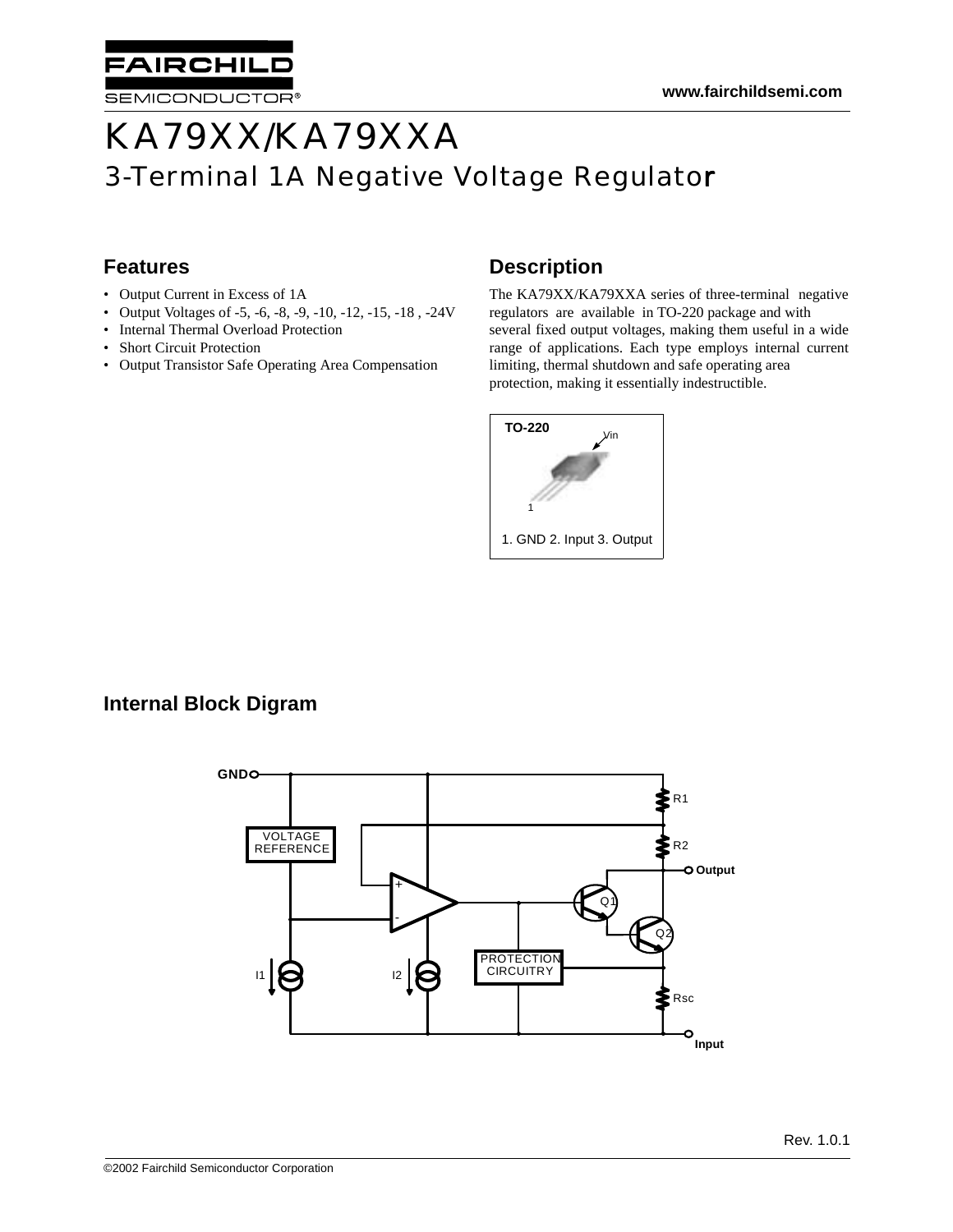### **Absolute Maximum Ratings**

| <b>Parameter</b>                           | Symbol            | Value        | Unit               |
|--------------------------------------------|-------------------|--------------|--------------------|
| Input Voltage                              | V١                | $-35$        |                    |
| Thermal Resistance Junction-Case (Note1)   | Rejc              |              | $\degree$ C/W      |
| Thermal Resistance Junction-Air (Note1, 2) | R <sub>0</sub> JA | 65           | $\rm ^{\circ}$ C/W |
| <b>Operating Temperature Range</b>         | TOPR              | $0 - +125$   | °C                 |
| Storage Temperature Range                  | TstG              | $-65 - +150$ | °C                 |

**Note:**

1. Thermal resistance test board

Size: 76.2mm \* 114.3mm \* 1.6mm(1S0P)

JEDEC standard: JESD51-3, JESD51-7

2. Assume no ambient airflow

# **Electrical Characteristics (KA7905)**

(V<sub>I</sub> = -10V, I<sub>O</sub> = 500mA,  $0^{\circ}$ C  $\leq$  T<sub>J</sub> $\leq$  +125 $^{\circ}$ C, C<sub>I</sub> = 2.2 $\mu$ F, C<sub>O</sub> = 1 $\mu$ F, unless otherwise specified.)

| <b>Parameter</b>              | Symbol                  |                                                                                 | <b>Conditions</b>          | Min.                     | Typ.          | Max.                     | Unit    |
|-------------------------------|-------------------------|---------------------------------------------------------------------------------|----------------------------|--------------------------|---------------|--------------------------|---------|
|                               |                         | $T_{\text{I}} = +25^{\circ}C$                                                   |                            | $-4.8$                   | $-5.0$        | $-5.2$                   |         |
| Output Voltage                | Vo                      | $IO$ = 5mA to 1A, P <sub>O <math>\leq</math></sub> 15W<br>$V_1 = -7V$ to $-20V$ |                            | $-4.75$                  | $-5.0$        | $-5.25$                  | $\vee$  |
|                               | $\Delta V_O$            | $T_{\rm J}$ = +25°C                                                             | $V_1 = -7V$ to $-25V$      | $\blacksquare$           | 35            | 100                      | mV      |
| Line Regulation (Note3)       |                         |                                                                                 | $V_1 = -8V$ to -12V        | $\overline{\phantom{a}}$ | 8             | 50                       |         |
|                               |                         | $T_J = +25$ °C, $I_O = 5mA$ to 1.5A                                             |                            | $\blacksquare$           | 10            | 100                      | mV      |
| Load Regulation (Note3)       | $\Delta$ VO             | TJ =+25 $\degree$ C, IO = 250mA to 750mA                                        |                            | $\overline{\phantom{a}}$ | 3             | 50                       |         |
| <b>Quiescent Current</b>      | lo                      | $T_J = +25^{\circ}C$                                                            |                            |                          | 3             | 6                        | mA      |
|                               | ΔlQ                     | $I_O = 5mA$ to 1A                                                               |                            | $\blacksquare$           | 0.05          | 0.5                      |         |
| Quiescent Current Change      |                         | $V_1 = -8V$ to $-25V$                                                           |                            | $\blacksquare$           | 0.1           | 0.8                      | mA      |
| Temperature Coefficient of VD | $\Delta$ Vo/ $\Delta$ T | $I_O = 5mA$                                                                     |                            | $\blacksquare$           | $-0.4$        | $\overline{\phantom{0}}$ | mV/°C   |
| <b>Output Noise Voltage</b>   | V <sub>N</sub>          | f = 10Hz to 100kHz, $T_A$ = +25°C                                               |                            | $\blacksquare$           | 40            | $\overline{\phantom{0}}$ | $\mu$ V |
| Ripple Rejection              | RR.                     | f = 120Hz, $\Delta V$ I = 10V                                                   |                            | 54                       | 60            |                          | dB      |
| Dropout Voltage               | VD                      |                                                                                 | $T_J = +25$ °C, I $Q = 1A$ |                          | $\mathcal{P}$ |                          | V       |
| <b>Short Circuit Current</b>  | Isc                     | $T_J = +25$ °C, V <sub>I</sub> = -35V                                           |                            | $\overline{\phantom{a}}$ | 300           | $\overline{\phantom{0}}$ | mA      |
| <b>Peak Current</b>           | <b>IPK</b>              | $T_{\rm J}$ =+25°C                                                              |                            | $\blacksquare$           | 2.2           |                          | A       |

#### **Note**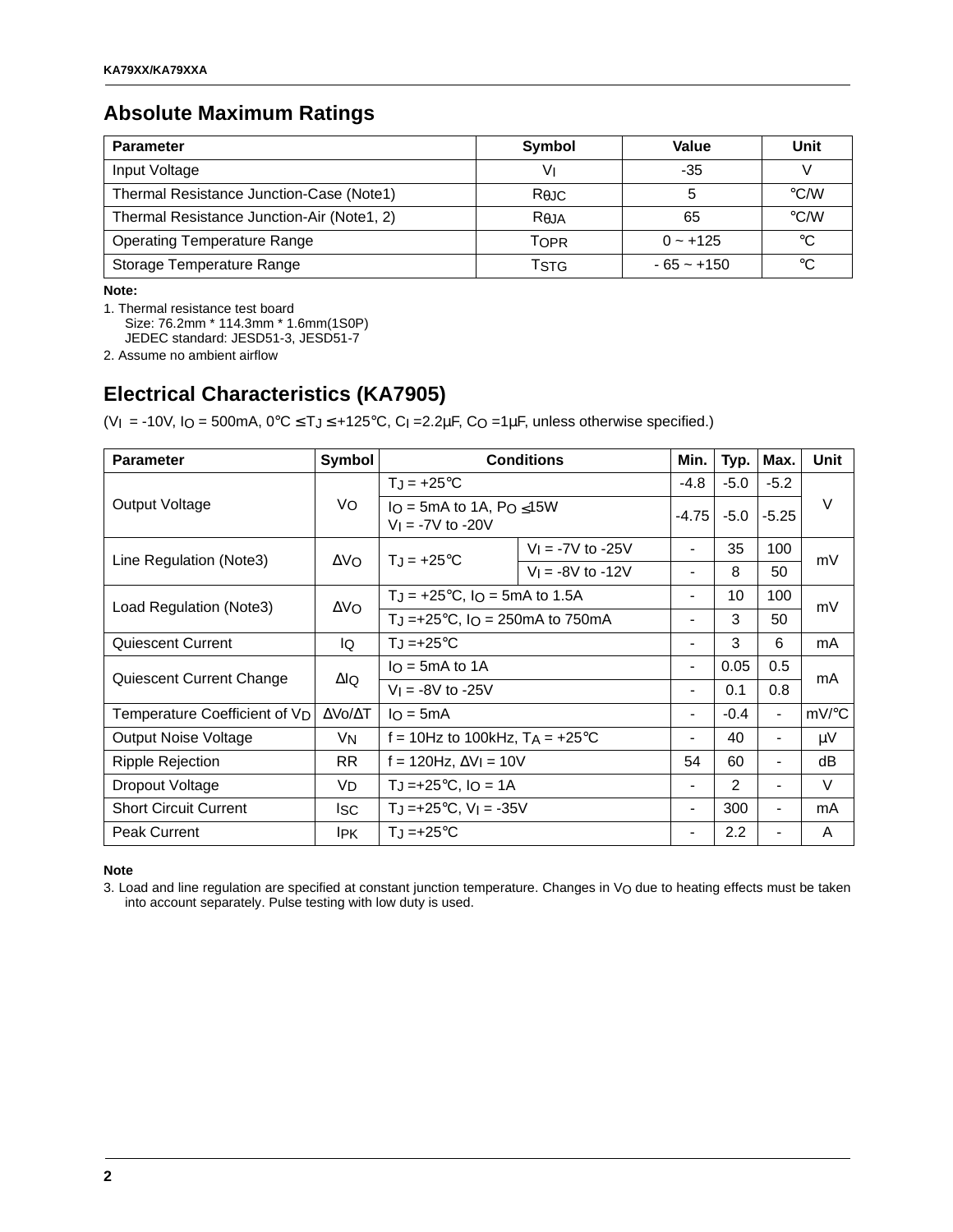### **Electrical Characteristics (KA7906)** (Continued)

(VI = -11V, IO = 500mA,  $0^{\circ}C \le T_J \le +125^{\circ}C$ , C<sub>I</sub> = 2.2 $\mu$ F, C<sub>O</sub> = 1 $\mu$ F, unless otherwise specified.)

| <b>Parameter</b>                          | Symbol          |                                                          | <b>Conditions</b>                                      | Min.                     | Typ.   | Max.                     | Unit  |
|-------------------------------------------|-----------------|----------------------------------------------------------|--------------------------------------------------------|--------------------------|--------|--------------------------|-------|
|                                           |                 | $T_J = +25$ °C                                           |                                                        |                          | -6     | $-6.25$                  |       |
| Output Voltage                            | Vo              | $I_O = 5mA$ to 1A, $Po \le 15W$<br>$V_1 = -9V$ to $-21V$ |                                                        | $-5.7$                   | -6     | $-6.3$                   | V     |
| Line Regulation (Note1)                   | ΔVΩ.            | $T_{J} = +25^{\circ}C$                                   | $V_1 = -8V$ to $-25V$                                  |                          | 10     | 120                      | mV    |
|                                           |                 |                                                          | $V_1 = -9V$ to -13V                                    | $\overline{\phantom{a}}$ | 5      | 60                       |       |
|                                           |                 | $T_J = +25^{\circ}C$ , $I_O = 5mA$ to 1.5A               |                                                        |                          | 10     | 120                      | mV    |
| Load Regulation (Note1)                   | $\Delta$ VO     |                                                          | $T_J = +25^{\circ}C$ , $I_O = 250 \text{mA}$ to 750 mA |                          | 3      | 60                       |       |
| <b>Quiescent Current</b>                  | IQ              | $TJ = +25^{\circ}C$                                      |                                                        |                          | 3      | 6                        | mA    |
|                                           | ΔlQ             | $I_O = 5mA$ to 1A                                        |                                                        | $\blacksquare$           | 0.05   | 0.5                      | mA    |
| Quiescent Current Change                  |                 | $V_1 = -8V$ to $-25V$                                    |                                                        | $\blacksquare$           | 0.1    | 1.3                      |       |
| Temperature Coefficient of V <sub>D</sub> | ΔVο/ΔΤ          | $I_O = 5mA$                                              |                                                        | $\blacksquare$           | $-0.5$ | $\overline{\phantom{a}}$ | mV/°C |
| <b>Output Noise Voltage</b>               | VN              | f = 10Hz to 100kHz, $TA = +25^{\circ}C$                  |                                                        | $\blacksquare$           | 130    | $\overline{\phantom{a}}$ | μV    |
| <b>Ripple Rejection</b>                   | <b>RR</b>       | f = 120Hz, $\Delta V$ I = 10V                            |                                                        | 54                       | 60     |                          | dB    |
| Dropout Voltage                           | VD              | $T_J = +25^{\circ}C$ , $I_O = 1A$                        |                                                        | $\blacksquare$           | 2      |                          | V     |
| <b>Short Circuit Current</b>              | lsc             | $T_J = +25$ °C, V <sub>I</sub> = -35V                    |                                                        | $\blacksquare$           | 300    | $\overline{\phantom{a}}$ | mA    |
| <b>Peak Current</b>                       | I <sub>PK</sub> | $T_{J} = +25^{\circ}C$                                   |                                                        | $\blacksquare$           | 2.2    |                          | A     |

#### **Note**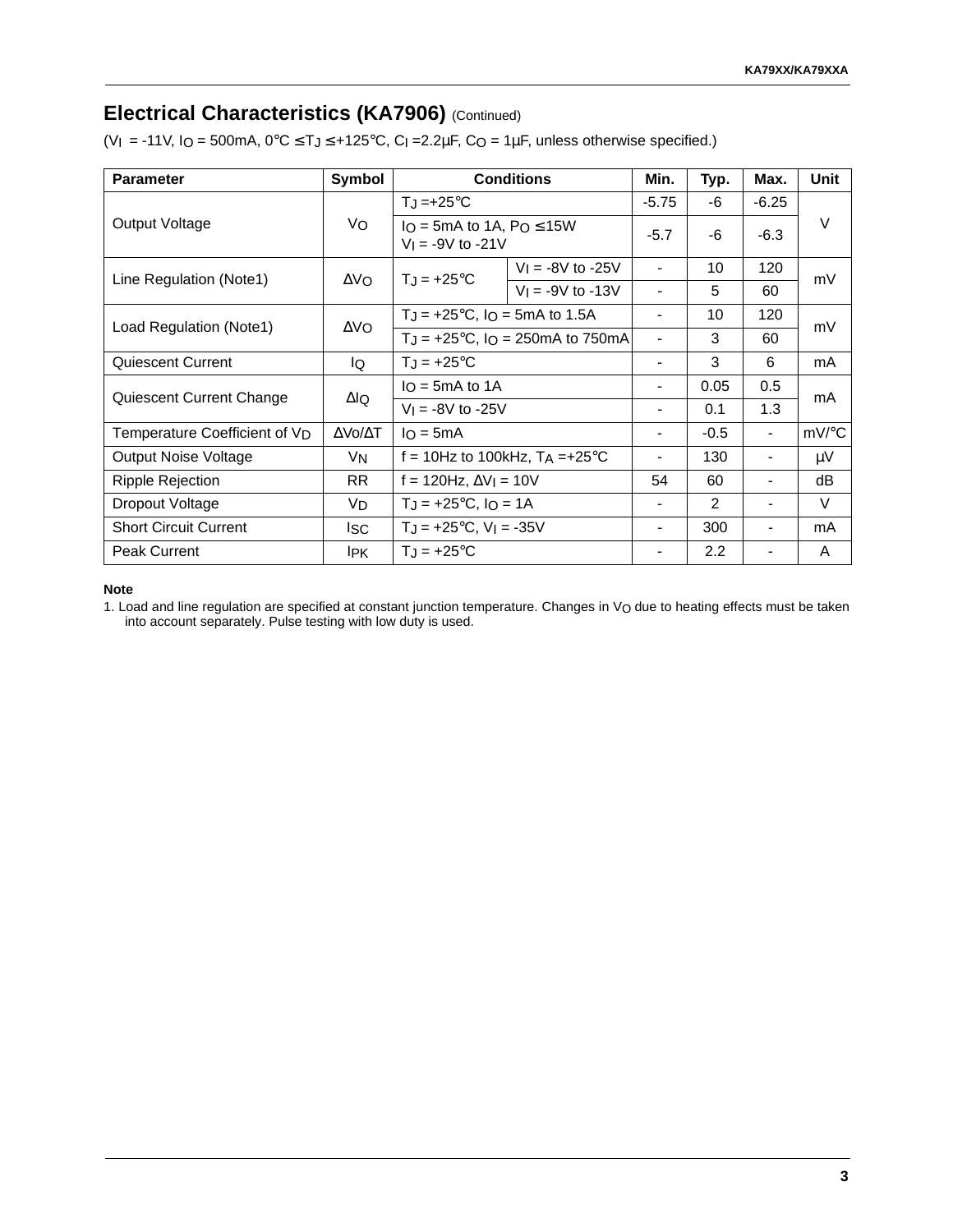# **Electrical Characteristics (KA7908) (Continued)**

(VI = -14V, IO = 500mA,  $0^{\circ}$ C  $\leq$  TJ  $\leq$  +125 $^{\circ}$ C, C<sub>I</sub> = 2.2 $\mu$ F, CO = 1 $\mu$ F, unless otherwise specified.)

| <b>Parameter</b>                          | Symbol                  |                                                           | <b>Conditions</b>                                      | Min.                         | Typ.            | Max.                     | Unit  |
|-------------------------------------------|-------------------------|-----------------------------------------------------------|--------------------------------------------------------|------------------------------|-----------------|--------------------------|-------|
|                                           |                         | $T_J = +25$ °C                                            |                                                        |                              | -8              | $-8.3$                   |       |
| Output Voltage                            | Vo                      | $I_O = 5mA$ to 1A, $Po \le 15W$<br>$V_1 = -10V$ to $-23V$ |                                                        | $-7.6$                       | -8              | $-8.4$                   | V     |
| Line Regulation (Note1)                   | $\Delta$ VO             | $T_{J} = +25^{\circ}C$                                    | $V_1 = -10.5V$ to $-25V$                               | $\blacksquare$               | 10              | 160                      | mV    |
|                                           |                         |                                                           | $V_1 = -11V$ to $-17V$                                 | $\qquad \qquad \blacksquare$ | 5               | 80                       |       |
|                                           | $\Delta$ VO             | $T_J = +25^{\circ}C$ , $I_O = 5mA$ to 1.5A                |                                                        | $\blacksquare$               | 12 <sup>2</sup> | 160                      | mV    |
| Load Regulation (Note1)                   |                         |                                                           | $T_J = +25^{\circ}C$ , $I_O = 250 \text{mA}$ to 750 mA |                              | 4               | 80                       |       |
| <b>Quiescent Current</b>                  | IQ                      | $T_J = +25^{\circ}C$                                      |                                                        |                              |                 | 6                        | mA    |
|                                           | $\Delta$ lQ             | $I_O = 5mA$ to 1A                                         |                                                        | $\blacksquare$               | 0.05            | 0.5                      | mA    |
| Quiescent Current Change                  |                         | $V_1 = -10.5V$ to $-25V$                                  |                                                        | $\qquad \qquad \blacksquare$ | 0.1             | 1                        |       |
| Temperature Coefficient of V <sub>D</sub> | $\Delta$ Vo/ $\Delta$ T | $I_O = 5mA$                                               |                                                        | $\blacksquare$               | $-0.6$          | $\overline{\phantom{0}}$ | mV/°C |
| <b>Output Noise Voltage</b>               | V <sub>N</sub>          | f = 10Hz to 100kHz, $T_A = +25^{\circ}C$                  |                                                        | $\blacksquare$               | 175             | $\overline{\phantom{0}}$ | μV    |
| Ripple Rejection                          | RR.                     | f = 120Hz, $\Delta V$ I = 10V                             |                                                        | 54                           | 60              |                          | dB    |
| Dropout Voltage                           | VD                      | $T_J = +25$ °C, I <sub>O</sub> = 1A                       |                                                        | $\blacksquare$               | 2               | $\overline{\phantom{0}}$ | V     |
| <b>Short Circuit Current</b>              | Isc                     | $T_J = +25$ °C, $V_I = -35V$                              |                                                        | $\blacksquare$               | 300             | $\overline{\phantom{0}}$ | mA    |
| <b>Peak Current</b>                       | IPK.                    | $T_{\rm J}$ = +25°C                                       |                                                        | $\blacksquare$               | 2.2             | -                        | A     |

#### **Note**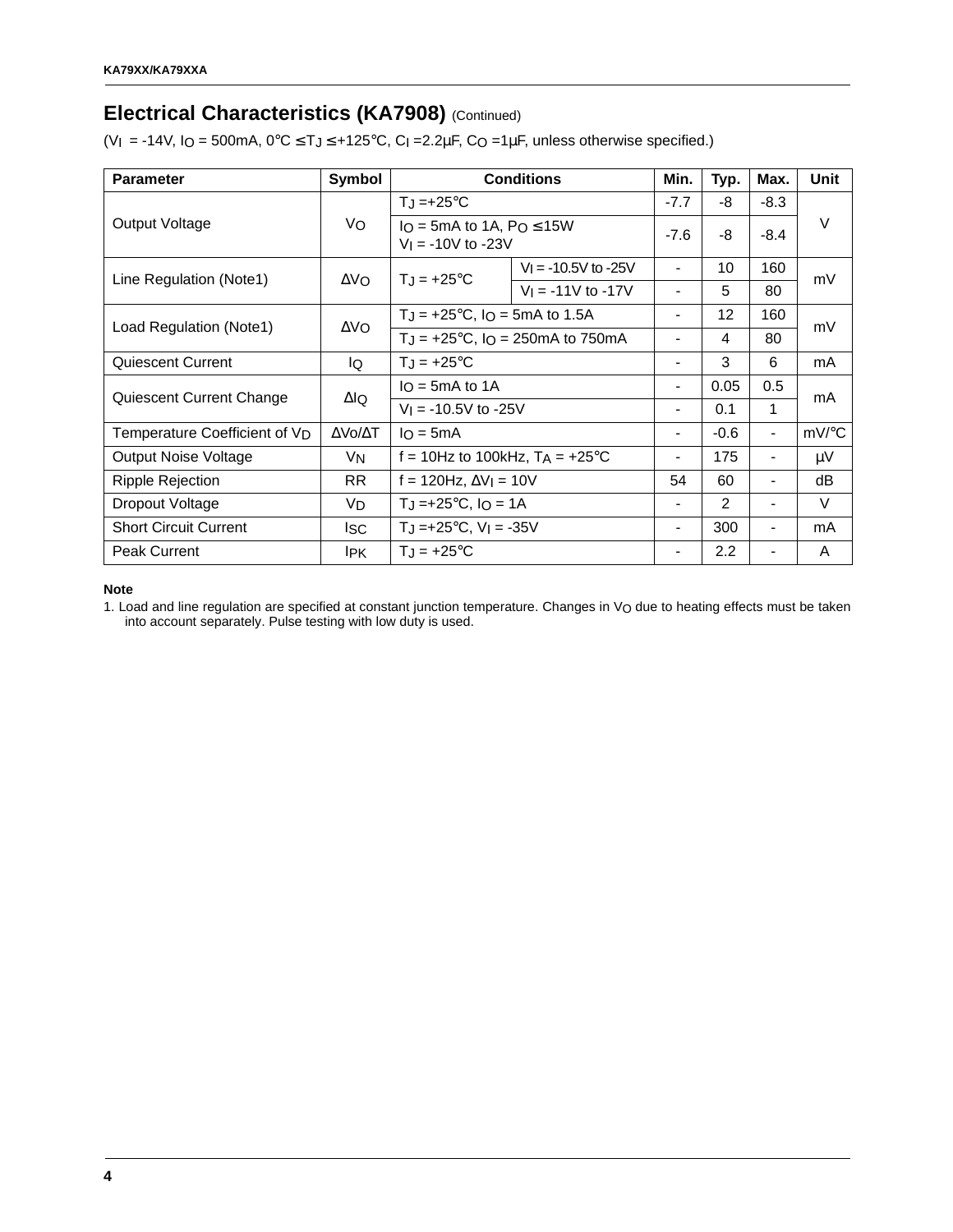# **Electrical Characteristics (KA7909)** (Continued)

(VI = -15V, IO = 500mA,  $0^{\circ}$ C  $\leq$  T $j$   $\leq$  +125 $^{\circ}$ C, C<sub>I</sub> = 2.2 $\mu$ F, CO = 1 $\mu$ F, unless otherwise specified.)

| <b>Parameter</b>                          | Symbol                  |                                                                  | <b>Conditions</b>        | Min.                         | Typ.              | Max.                     | Unit                |
|-------------------------------------------|-------------------------|------------------------------------------------------------------|--------------------------|------------------------------|-------------------|--------------------------|---------------------|
|                                           |                         | $T_J = +25^{\circ}C$                                             |                          |                              | $-9.0$            | $-9.3$                   |                     |
| Output Voltage                            | Vo                      | $I_O = 5mA$ to 1A, $Po \le 15W$<br>$V_1 = -1.5V$ to $-23V$       |                          | $-8.6$                       | $-9.0$            | $-9.4$                   | $\vee$              |
| Line Regulation (Note1)                   | $\Delta V_O$            | $T_{\rm J}$ =+25°C                                               | $V_1 = -11.5V$ to $-26V$ | $\overline{\phantom{a}}$     | 10                | 180                      | mV                  |
|                                           |                         |                                                                  | $V_1 = -12V$ to -18V     | $\overline{a}$               | 5                 | 90                       |                     |
|                                           |                         | TJ = +25 $^{\circ}$ C, IO = 5mA to 1.5A                          |                          | $\qquad \qquad \blacksquare$ | $12 \overline{ }$ | 180                      | mV                  |
| Load Regulation (Note1)                   | $\Delta$ VO             | T <sub>J</sub> =+25 $\degree$ C, I <sub>O</sub> = 250mA to 750mA |                          | $\overline{a}$               | 4                 | 90                       |                     |
| Quiescent Current                         | lQ                      | $TJ = +25^{\circ}C$                                              |                          |                              | 3                 | 6                        | mA                  |
|                                           |                         | $I_O = 5mA$ to 1A                                                |                          | $\blacksquare$               | 0.05              | 0.5                      |                     |
| Quiescent Current Change                  | ΔlQ                     | $V_1 = -11.5V$ to $-26V$                                         |                          | $\blacksquare$               | 0.1               | 1                        | mA                  |
| Temperature Coefficient of V <sub>D</sub> | $\Delta$ Vo/ $\Delta$ T | $I_O = 5mA$                                                      |                          | $\overline{\phantom{a}}$     | $-0.6$            | $\overline{\phantom{0}}$ | $mV$ <sup>o</sup> C |
| <b>Output Noise Voltage</b>               | V <sub>N</sub>          | f = 10Hz to 100kHz, $T_A$ = +25°C                                |                          | $\overline{a}$               | 175               | $\overline{\phantom{0}}$ | μV                  |
| <b>Ripple Rejection</b>                   | <b>RR</b>               | f = 120Hz, $\Delta V$ I = 10V                                    |                          | 54                           | 60                |                          | dB                  |
| Dropout Voltage                           | V <sub>D</sub>          | $T_J = +25^{\circ}C$ , $I_O = 1A$                                |                          | $\blacksquare$               | 2                 | $\overline{\phantom{0}}$ | V                   |
| <b>Short Circuit Current</b>              | <b>ISC</b>              | $T_J = +25$ °C, V <sub>I</sub> = -35V                            |                          | $\blacksquare$               | 300               | $\overline{\phantom{0}}$ | mA                  |
| <b>Peak Current</b>                       | I <sub>PK</sub>         | $T_{\rm J}$ = +25°C                                              |                          | $\blacksquare$               | 2.2               | $\overline{\phantom{0}}$ | A                   |

#### **Note**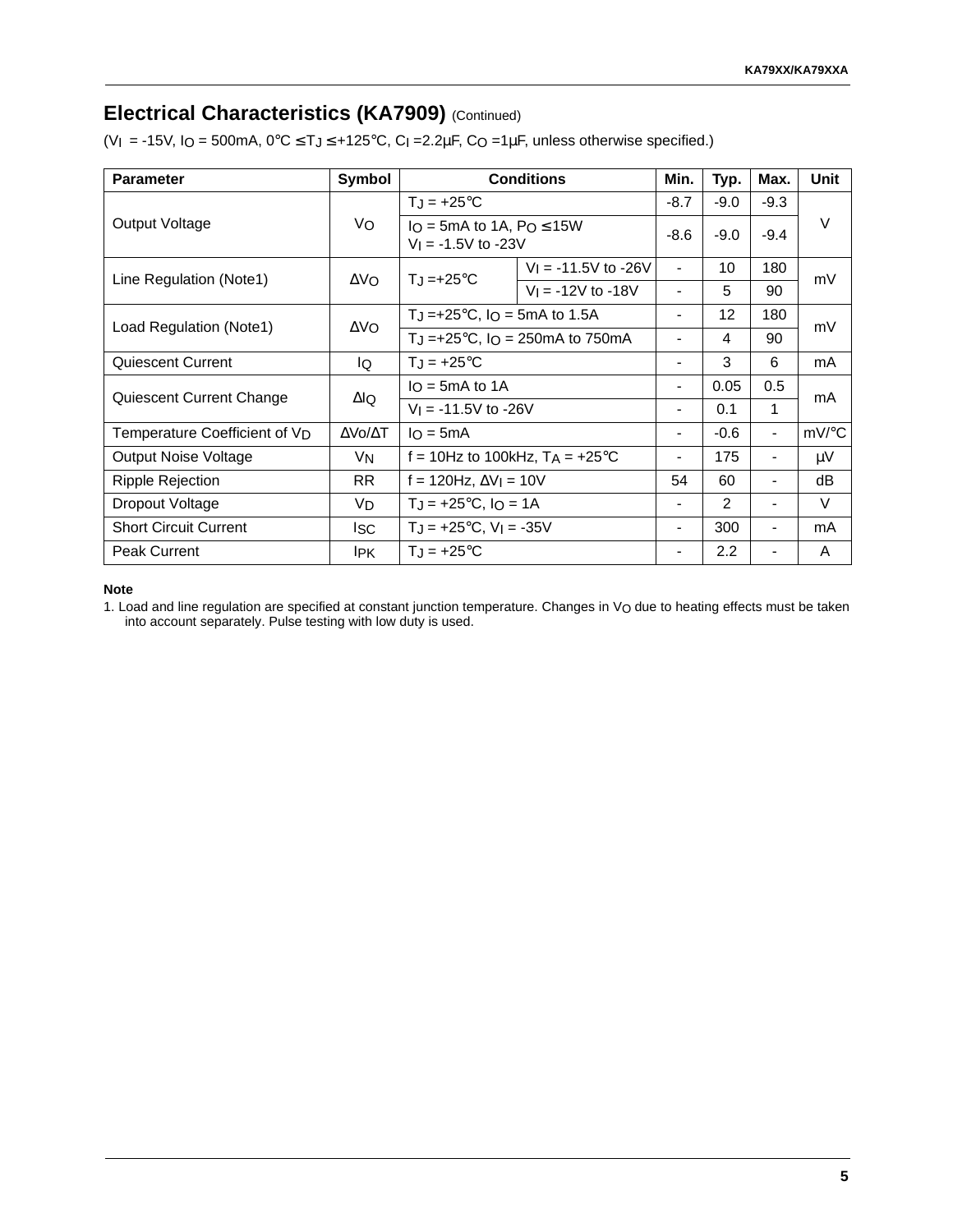# **Electrical Characteristics (KA7910) (Continued)**

(VI = -17V, IO = 500mA,  $0^{\circ}$ C  $\leq$ TJ $\leq$  +125 $^{\circ}$ C, CI =2.2 $\mu$ F, CO =1 $\mu$ F, unless otherwise specified.)

| <b>Parameter</b>              | Symbol      |                                                         | <b>Conditions</b>                       | Min.                     | Typ.            | Max.                     | Unit   |
|-------------------------------|-------------|---------------------------------------------------------|-----------------------------------------|--------------------------|-----------------|--------------------------|--------|
|                               |             | $T_J = +25^{\circ}C$                                    |                                         |                          | $-10$           | $-10.4$                  |        |
| Output Voltage                | Vo          | $IO = 5mA$ to 1A, $Po \le 15W$<br>$V_1 = -12V$ to $-28$ |                                         | $-9.5$                   | $-10$           | $-10.5$                  | $\vee$ |
| Line Regulation (Note1)       | $\Delta$ VO | $T_J = +25^{\circ}C$                                    | $V_1 = -12.5V$ to $-28V$                | $\overline{\phantom{a}}$ | 12              | 200                      | mV     |
|                               |             |                                                         | $V_1 = -14V$ to -20V                    | $\blacksquare$           | 6               | 100                      |        |
| Load Regulation (Note1)       | $\Delta$ VO | $T_J = +25^{\circ}C$ , $I_O = 5mA$ to 1.5A              |                                         | $\blacksquare$           | 12 <sup>2</sup> | 200                      | mV     |
|                               |             |                                                         | $T_J = +25$ °C, $I_O = 250$ mA to 750mA |                          | 4               | 100                      |        |
| <b>Quiescent Current</b>      | IQ          | $T_J = +25$ °C                                          |                                         |                          | 3               | 6                        | mA     |
|                               | ΔlQ         | $I_O = 5mA$ to 1A                                       |                                         | $\blacksquare$           | 0.05            | 0.5                      | mA     |
| Quiescent Current Change      |             | $V_1 = -12.5$ to $-28V$                                 |                                         | $\blacksquare$           | 0.1             | 1                        |        |
| Temperature Coefficient of VO | ΔVο/ΔΤ      | $I_O = 5mA$                                             |                                         | $\overline{\phantom{a}}$ | $-1$            | $\overline{\phantom{0}}$ | mV/°C  |
| Output Noise Voltage          | VN          | 10Hz $\leq$ f $\leq$ 100kHz, T <sub>A</sub> = +25°C     |                                         | $\blacksquare$           | 280             | $\overline{\phantom{0}}$ | μV     |
| <b>Ripple Rejection</b>       | <b>RR</b>   | f = 120Hz, $\Delta V$ I = 10V                           |                                         | 54                       | 60              |                          | dB     |
| Dropout Voltage               | VD          | $T_{J}$ = +25°C, $I_{O}$ = 1A                           |                                         | $\blacksquare$           | $\mathcal{P}$   |                          | $\vee$ |
| <b>Short Circuit Current</b>  | lsc         | $T_J = +25$ °C, V <sub>I</sub> = -35V                   |                                         | $\blacksquare$           | 300             |                          | mA     |
| <b>Peak Current</b>           | <b>IPK</b>  | $T_{J} = +25^{\circ}C$                                  |                                         | $\blacksquare$           | 2.2             |                          | A      |

#### **Note**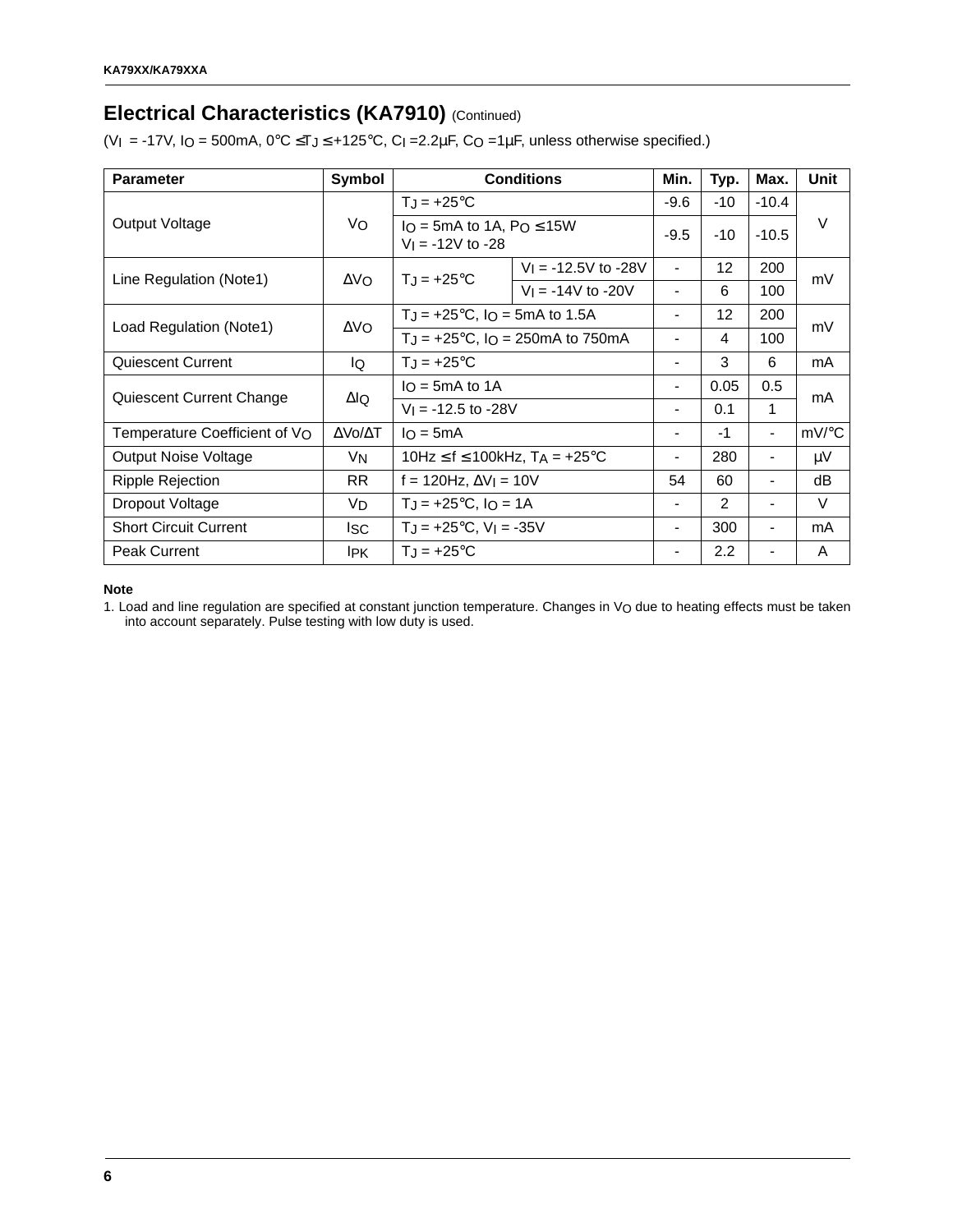### **Electrical Characteristics (KA7912) (Continued)**

(VI = -19V, IO = 500mA,  $0^{\circ}$ C  $\leq$ TJ $\leq$  +125 $^{\circ}$ C, CI = 2.2 $\mu$ F, CO = 1 $\mu$ F, unless otherwise specified.)

| <b>Parameter</b>                          | Symbol                  |                                                             | <b>Conditions</b>                                                 | Min.           | Typ.              | Max.                     | Unit   |
|-------------------------------------------|-------------------------|-------------------------------------------------------------|-------------------------------------------------------------------|----------------|-------------------|--------------------------|--------|
|                                           |                         | $T_J = +25$ °C                                              |                                                                   |                | $-12$             | $-12.5$                  |        |
| Output Voltage                            | Vo                      | $I_O = 5mA$ to 1A, $Po \le 15W$<br>$V_1 = -15.5V$ to $-27V$ |                                                                   | $-11.4$        | $-12$             | $-12.6$                  | $\vee$ |
| Line Regulation (Note1)                   | $\Delta V_O$            | $T_J = +25^{\circ}C$                                        | $V_1 = -14.5V$ to $-30V$                                          | $\blacksquare$ | $12 \overline{ }$ | 240                      | mV     |
|                                           |                         |                                                             | $V_1 = -16V$ to -22V                                              | $\blacksquare$ | 6                 | 120                      |        |
|                                           | $\Delta$ VO             | $T_J = +25^{\circ}C$ , $I_O = 5mA$ to 1.5A                  |                                                                   | $\blacksquare$ | 12 <sup>2</sup>   | 240                      | mV     |
| Load Regulation (Note1)                   |                         |                                                             | T <sub>J</sub> =+25 $^{\circ}$ C, I <sub>O</sub> = 250mA to 750mA |                | 4                 | 120                      |        |
| <b>Quiescent Current</b>                  | lQ.                     | $T_J = +25$ °C                                              |                                                                   |                | 3                 | 6                        | mA     |
|                                           | ΔlQ                     | $I_O = 5mA$ to 1A                                           |                                                                   |                | 0.05              | 0.5                      | mA     |
| Quiescent Current Change                  |                         | $V_1 = -14.5V$ to $-30V$                                    |                                                                   |                | 0.1               | 1                        |        |
| Temperature Coefficient of V <sub>D</sub> | $\Delta$ Vo/ $\Delta$ T | $I \cap = 5mA$                                              |                                                                   | $\blacksquare$ | $-0.8$            | $\overline{\phantom{a}}$ | mV/°C  |
| <b>Output Noise Voltage</b>               | VN                      | f = 10Hz to 100kHz, $T_A = +25$ °C                          |                                                                   | $\blacksquare$ | 200               | $\blacksquare$           | μV     |
| Ripple Rejection                          | <b>RR</b>               | f = 120Hz, $\Delta V$ I = 10V                               |                                                                   | 54             | 60                | $\overline{\phantom{0}}$ | dB     |
| Dropout Voltage                           | VD                      | $T_J = +25$ °C, $I_O = 1A$                                  |                                                                   | $\blacksquare$ | 2                 | $\blacksquare$           | V      |
| <b>Short Circuit Current</b>              | lsc.                    | $T_J = +25$ °C, V <sub>I</sub> = -35V                       |                                                                   |                | 300               | $\blacksquare$           | mA     |
| <b>Peak Current</b>                       | <b>IPK</b>              | $T_{\rm J}$ = +25°C                                         |                                                                   | $\blacksquare$ | 2.2               | $\blacksquare$           | A      |

#### **Note**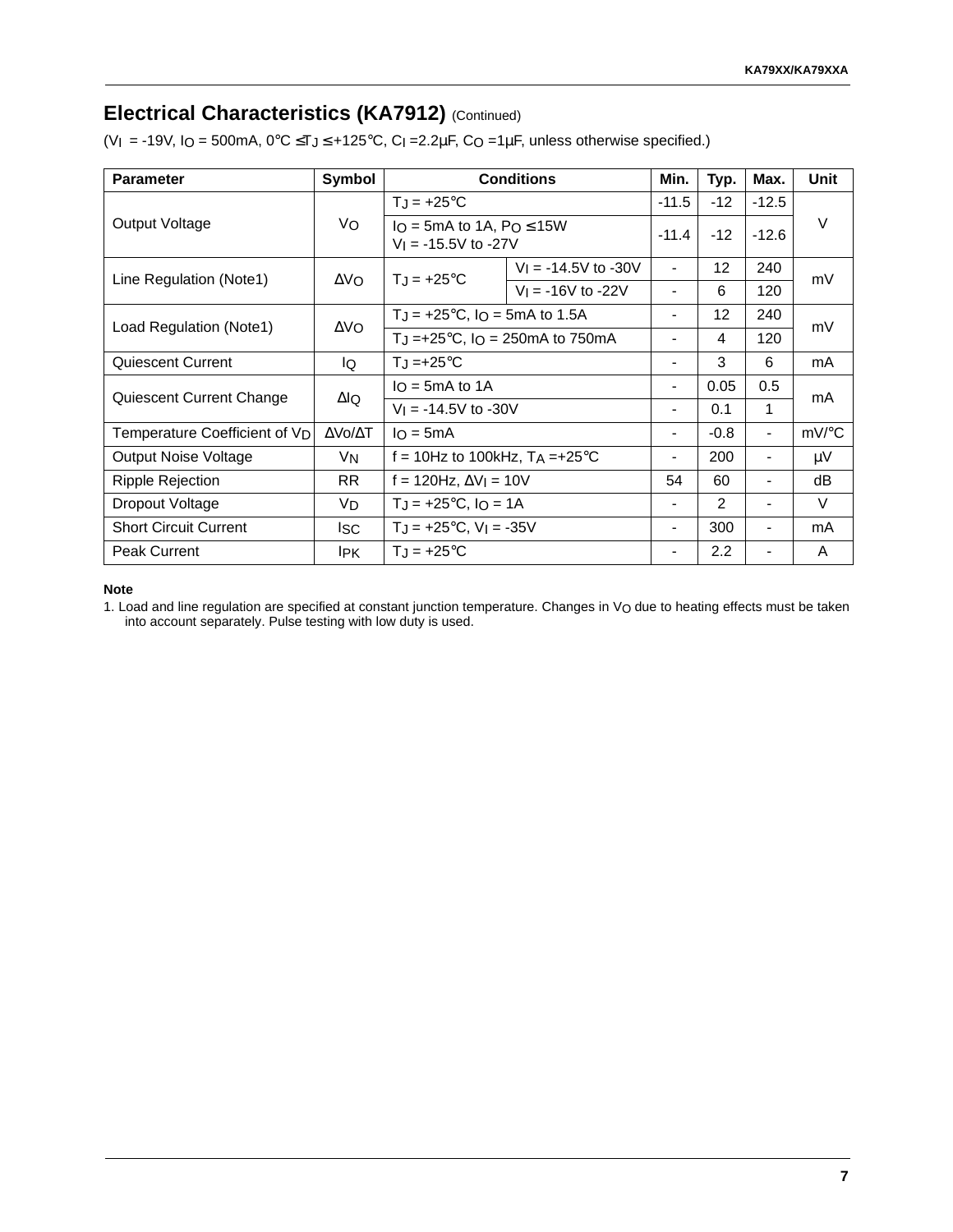# **Electrical Characteristics (KA7915) (Continued)**

(VI = -23V, IO = 500mA,  $0^{\circ}$ C  $\leq$ TJ $\leq$  +125 $^{\circ}$ C, CI =2.2 $\mu$ F, CO =1 $\mu$ F, unless otherwise specified.)

| <b>Parameter</b>                          | Symbol                                                                              |                                                           | <b>Conditions</b>        | Min.           | Typ.   | Max.           | Unit   |
|-------------------------------------------|-------------------------------------------------------------------------------------|-----------------------------------------------------------|--------------------------|----------------|--------|----------------|--------|
|                                           |                                                                                     | $T_J = +25$ °C                                            |                          |                | $-15$  | $-15.6$        |        |
| Output Voltage                            | Vo                                                                                  | $I_O = 5mA$ to 1A, $Po \le 15W$<br>$V_1 = -18V$ to $-30V$ |                          | $-14.25$       | $-15$  | $-15.75$       | $\vee$ |
| Line Regulation (Note1)                   | $\Delta$ VO                                                                         | $T_{\rm J}$ = +25°C                                       | $V_1 = -17.5V$ to $-30V$ |                | 12     | 300            | mV     |
|                                           |                                                                                     |                                                           | $V_1 = -20V$ to $-26V$   | $\blacksquare$ | 6      | 150            |        |
|                                           | $\Delta$ VO                                                                         | $T_J = +25$ °C, IO = 5mA to 1.5A                          |                          |                | 12     | 300            | mV     |
| Load Regulation (Note1)                   | T <sub>J</sub> =+25 $^{\circ}$ C, I <sub>O</sub> = 250mA to 750mA<br>$\blacksquare$ |                                                           |                          | 4              | 150    |                |        |
| <b>Quiescent Current</b>                  | lQ.                                                                                 | $T_J = +25$ °C                                            |                          |                | 3      | 6              | mA     |
|                                           | ΔlQ                                                                                 | $I_O = 5mA$ to 1A                                         |                          |                | 0.05   | 0.5            |        |
| Quiescent Current Change                  |                                                                                     | $V_1 = -17.5V$ to $-30V$                                  |                          |                | 0.1    | 1              | mA     |
| Temperature Coefficient of V <sub>D</sub> | $\Delta$ Vo/ $\Delta$ T                                                             | $I_O = 5mA$                                               |                          |                | $-0.9$ | $\blacksquare$ | mV/°C  |
| <b>Output Noise Voltage</b>               | VN                                                                                  | f = 10Hz to 100kHz, $T_A$ = +25°C                         |                          | $\blacksquare$ | 250    | Ξ.             | μV     |
| <b>Ripple Rejection</b>                   | RR.                                                                                 | f = 120Hz, $\Delta V$ I = 10V                             |                          | 54             | 60     |                | dB     |
| Dropout Voltage                           | VD.                                                                                 | $T_J = +25$ °C, $I_O = 1A$                                |                          |                | 2      | Ξ.             | V      |
| <b>Short Circuit Current</b>              | <b>ISC</b>                                                                          | $TJ = +25^{\circ}C$ , $VI = -35V$                         |                          |                | 300    |                | mA     |
| <b>Peak Current</b>                       | <b>IPK</b>                                                                          | $T_{\rm J}$ = +25°C                                       |                          |                | 2.2    | -              | A      |

#### **Note**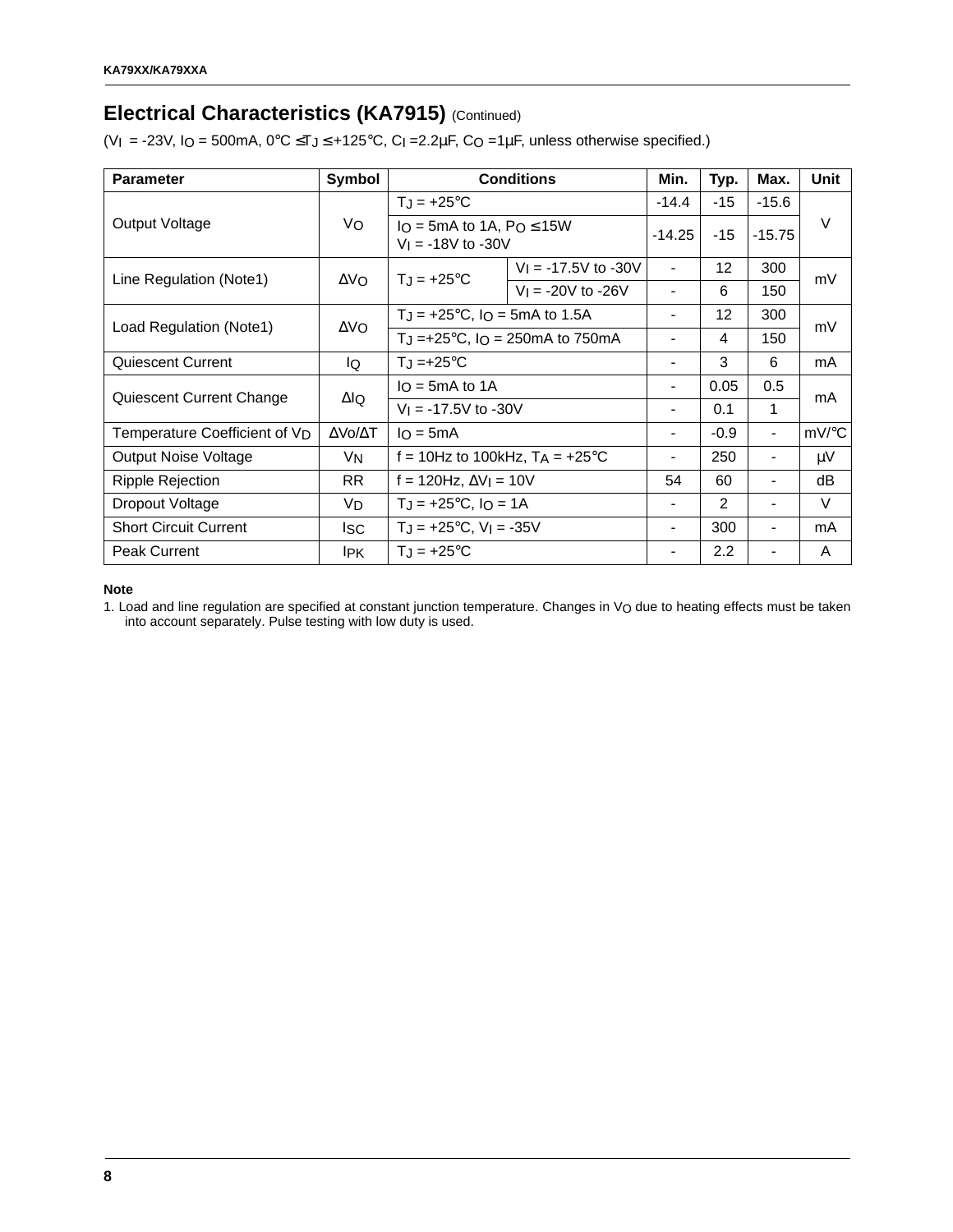# **Electrical Characteristics (KA7918) (Continued)**

(VI = -27V, IO = 500mA,  $0^{\circ}$ C  $\leq$  T $\leq$  +125 $^{\circ}$ C, C<sub>I</sub> = 2.2 $\mu$ F, CO = 1 $\mu$ F, unless otherwise specified.)

| <b>Parameter</b>                          | Symbol                  |                                            | <b>Conditions</b>                                           | Min.                         | Typ.  | Max.    | Unit   |
|-------------------------------------------|-------------------------|--------------------------------------------|-------------------------------------------------------------|------------------------------|-------|---------|--------|
|                                           |                         | $T_J = +25$ °C                             |                                                             |                              | $-18$ | $-18.7$ |        |
| Output Voltage                            | Vo                      |                                            | $I_O = 5mA$ to 1A, $Po \le 15W$<br>$V_1 = -22.5V$ to $-33V$ |                              | $-18$ | $-18.9$ | $\vee$ |
| Line Regulation (Note1)                   | ΔVΩ.                    | $T_{\rm J}$ = +25°C                        | $V_1 = -21V$ to $-33V$                                      |                              | 15    | 360     | mV     |
|                                           |                         |                                            | $V_1 = -24V$ to $-30V$                                      | $\qquad \qquad \blacksquare$ | 8     | 180     |        |
|                                           |                         | $T_J = +25^{\circ}C$ , $I_O = 5mA$ to 1.5A |                                                             |                              | 15    | 360     | mV     |
| Load Regulation (Note1)                   | $\Delta$ VO             |                                            | $T_J = +25^{\circ}C$ , $I_O = 250 \text{mA}$ to 750 mA      |                              | 5     | 180     |        |
| <b>Quiescent Current</b>                  | IQ                      | $T_J = +25$ °C                             |                                                             |                              | 3     | 6       | mA     |
|                                           |                         | $I_O = 5mA$ to 1A                          |                                                             | -                            | 0.05  | 0.5     |        |
| Quiescent Current Change                  | ΔlQ                     | $V_1 = -21V$ to $-33V$                     |                                                             | Ξ.                           | 0.1   | 1       | mA     |
| Temperature Coefficient of V <sub>D</sub> | $\Delta$ Vo/ $\Delta$ T | $I_O = 5mA$                                |                                                             |                              | $-1$  |         | mV/°C  |
| <b>Output Noise Voltage</b>               | VN                      |                                            | f = 10Hz to 100kHz, $T_A = +25^{\circ}C$                    | $\qquad \qquad \blacksquare$ | 300   |         | μV     |
| Ripple Rejection                          | <b>RR</b>               | f = 120Hz, $\Delta V$ I = 10V              |                                                             | 54                           | 60    |         | dB     |
| Dropout Voltage                           | VD                      |                                            | $T_J = +25^{\circ}C$ , $I_O = 1A$                           |                              | 2     |         | V      |
| <b>Short Circuit Current</b>              | lsc                     | $T_J = +25$ °C, V <sub>I</sub> = -35V      |                                                             |                              | 300   |         | mA     |
| <b>Peak Current</b>                       | <b>IPK</b>              | $T_{\rm J}$ =+25°C                         |                                                             |                              | 2.2   |         | A      |

#### **Note**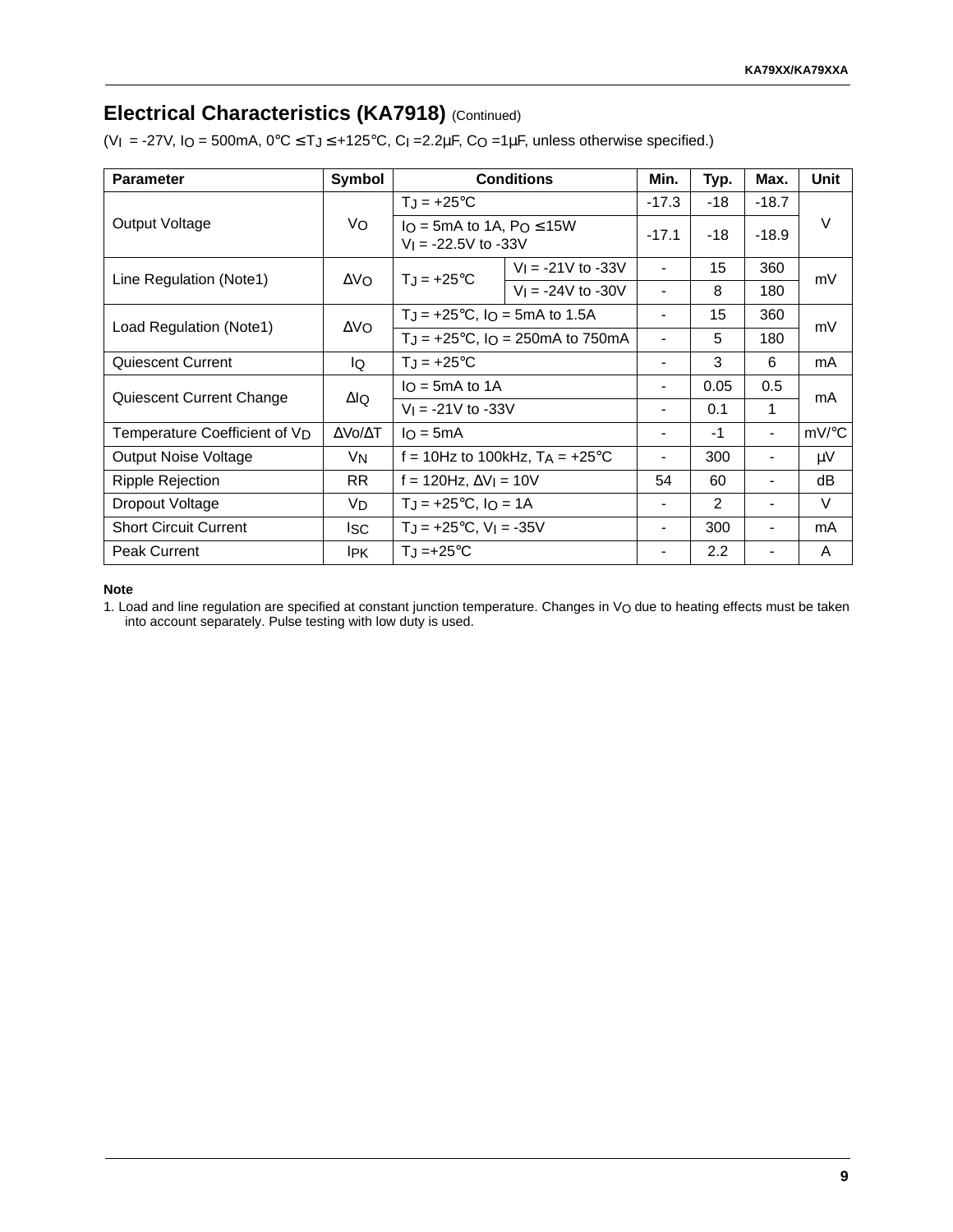# **Electrical Characteristics (KA7924) (Continued)**

(VI = -33V, IO = 500mA,  $0^{\circ}$ C  $\leq$ TJ $\leq$  +125 $^{\circ}$ C, CI =2.2 $\mu$ F, CO =1 $\mu$ F, unless otherwise specified.)

| <b>Parameter</b>                          | Symbol                  |                                                           | <b>Conditions</b>      | Min.                     | Typ.          | Max.                     | Unit                |
|-------------------------------------------|-------------------------|-----------------------------------------------------------|------------------------|--------------------------|---------------|--------------------------|---------------------|
|                                           |                         | $T_J = +25^{\circ}C$                                      |                        |                          | $-24$         | $-25$                    |                     |
| Output Voltage                            | Vo                      | $I_O = 5mA$ to 1A, $Po \le 15W$<br>$V_1 = -27V$ to $-38V$ |                        | $-22.8$                  | $-24$         | $-25.2$                  | V                   |
| Line Regulation (Note1)                   | $\Delta V_O$            | $T_J = +25^{\circ}C$                                      | $V_1 = -27V$ to $-38V$ | $\blacksquare$           | 15            | 480                      | mV                  |
|                                           |                         |                                                           | $V_1 = -30V$ to $-36V$ |                          | 8             | 180                      |                     |
| Load Regulation (Note1)                   | $\Delta$ VO             | $T_J = +25^{\circ}C$ , $I_O = 5mA$ to 1.5A                |                        | $\overline{\phantom{a}}$ | 15            | 480                      | mV                  |
|                                           |                         | $T_J = +25^{\circ}C$ , $I_O = 250 \text{mA}$ to 750 mA    |                        | $\overline{\phantom{a}}$ | 5             | 240                      |                     |
| <b>Quiescent Current</b>                  | IQ                      | $T_J = +25^{\circ}C$                                      |                        |                          | 3             | 6                        | mA                  |
|                                           | $\Delta$ lQ             | $I_O = 5mA$ to 1A                                         |                        |                          | 0.05          | 0.5                      | mA                  |
| Quiescent Current Change                  |                         | $V_1 = -27V$ to $-38V$                                    |                        | $\blacksquare$           | 0.1           | 1                        |                     |
| Temperature Coefficient of V <sub>D</sub> | $\Delta$ Vo/ $\Delta$ T | $I_O = 5mA$                                               |                        | $\overline{\phantom{a}}$ | $-1$          | $\blacksquare$           | $mV$ <sup>o</sup> C |
| Output Noise Voltage                      | V <sub>N</sub>          | f = 10Hz to 100kHz, $TA = +25^{\circ}C$                   |                        | $\blacksquare$           | 400           | $\blacksquare$           | μV                  |
| Ripple Rejection                          | <b>RR</b>               | f = 120Hz, $\Delta V$ I = 10V                             |                        | 54                       | 60            | $\blacksquare$           | dВ                  |
| Dropout Voltage                           | VD.                     | $T_{J} = +25^{\circ}C$ , $I_{O} = 1A$                     |                        | $\overline{\phantom{a}}$ | $\mathcal{P}$ | $\blacksquare$           | V                   |
| <b>Short Circuit Current</b>              | ISC.                    | $TJ = +25^{\circ}C$ , $VI = -35V$                         |                        | $\blacksquare$           | 300           | $\overline{\phantom{a}}$ | mA                  |
| <b>Peak Current</b>                       | <b>IPK</b>              | $T_{\rm J}$ =+25°C                                        |                        | $\blacksquare$           | 2.2           | $\blacksquare$           | A                   |

#### **Note**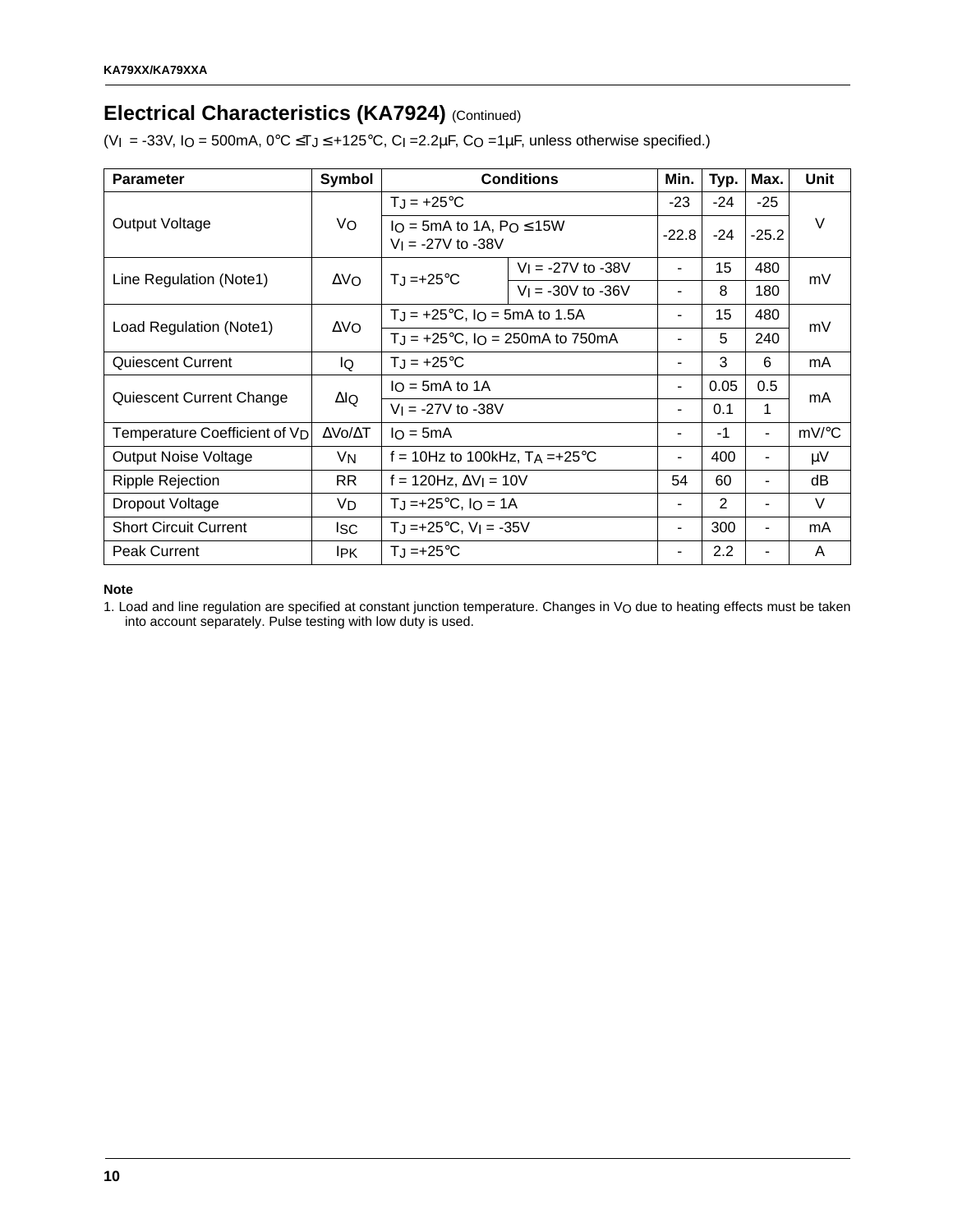# **Electrical Characteristics (KA7905A)** (Continued)

(VI = -10V, IO = 500mA,  $0^{\circ}$ C  $\leq$ TJ $\leq$  +125 $^{\circ}$ C, CI = 2.2 $\mu$ F, CO = 1 $\mu$ F, unless otherwise specified.)

| <b>Parameter</b>              | Symbol                  |                                                          | <b>Conditions</b>                         | Min.                         | Typ.           | Max.                     | <b>Unit</b> |
|-------------------------------|-------------------------|----------------------------------------------------------|-------------------------------------------|------------------------------|----------------|--------------------------|-------------|
|                               |                         | $T_J = +25^{\circ}C$                                     |                                           | $-4.9$                       | $-5.0$         | $-5.1$                   |             |
| Output Voltage                | Vo                      | $I_O = 5mA$ to 1A, $Po \le 15W$<br>$V_1 = -7V$ to $-20V$ |                                           | $-4.8$                       | $-5.0$         | $-5.2$                   | $\vee$      |
|                               |                         | $T_J = +25$ °C                                           | $V_1 = -7V$ to -20V<br>$I_O = 1A$         |                              | 5              | 50                       |             |
| Line Regulation (Note1)       | $\Delta$ VO             |                                                          | $V = -8V$ to $-12V$<br>$I \cap = 1A$      |                              | 2              | 25                       | mV          |
|                               |                         |                                                          | $V_1 = -7.5V$ to $-25V$                   |                              | $\overline{7}$ | 50                       |             |
|                               |                         | $V_1 = -8V$ to -12V, $I_0 = 1A$                          |                                           |                              | $\overline{7}$ | 50                       |             |
| Load Regulation (Note1)       | $\Delta$ VO             | $IQ = 5mA$ to 1.5A<br>$T_J = +25^{\circ}C$               |                                           | $\overline{\phantom{a}}$     | 10             | 100                      | mV          |
|                               |                         |                                                          | TJ =+25 $^{\circ}$ C, IO = 250mA to 750mA | $\qquad \qquad \blacksquare$ | 3              | 50                       |             |
| Quiescent Current             | lQ                      | $T_J = +25^{\circ}C$                                     |                                           | $\overline{\phantom{a}}$     | 3              | 6                        | mA          |
| Quiescent Current Change      | $\Delta$ lQ             | $I_O = 5mA$ to 1A                                        |                                           | $\overline{\phantom{a}}$     | 0.05           | 0.5                      | mA          |
|                               |                         | $V_1 = -8V$ to $-25V$                                    |                                           | $\blacksquare$               | 0.1            | 0.8                      |             |
| Temperature Coefficient of VD | $\Delta$ Vo/ $\Delta$ T | $IQ = 5mA$                                               |                                           | $\overline{\phantom{0}}$     | $-0.4$         | $\blacksquare$           | mV/°C       |
| <b>Output Noise Voltage</b>   | <b>V<sub>N</sub></b>    | f = 10Hz to 100kHz, $T_A = +25$ °C                       |                                           | $\blacksquare$               | 40             | $\blacksquare$           | μV          |
| Ripple Rejection              | RR.                     | $f = 120$ Hz, $\Delta V$ I = 10V                         |                                           | 54                           | 60             | $\overline{\phantom{a}}$ | dВ          |
| Dropout Voltage               | VD                      | $T_J = +25$ °C, $I_O = 1A$                               |                                           | $\overline{\phantom{a}}$     | 2              | $\blacksquare$           | $\vee$      |
| <b>Short Circuit Current</b>  | <b>ISC</b>              | $TJ = +25^{\circ}C$ , $VI = -35V$                        |                                           | $\qquad \qquad \blacksquare$ | 300            |                          | mA          |
| <b>Peak Current</b>           | <b>IPK</b>              | $T_J = +25$ °C                                           |                                           |                              | 2.2            |                          | A           |

#### **Note**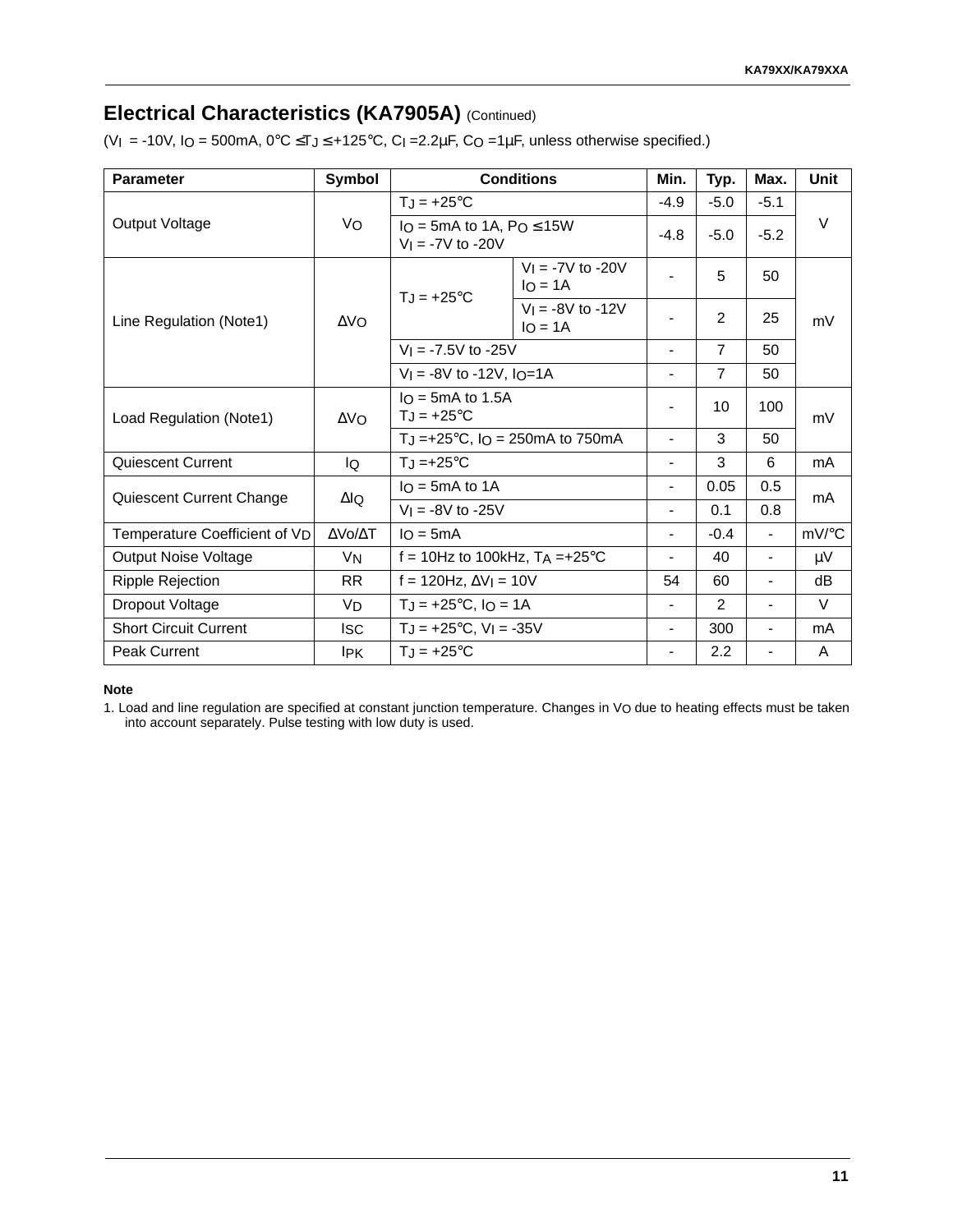# **Electrical Characteristics (KA7912A) (Continued)**

(VI = -19V, IO = 500mA,  $0^{\circ}$ C  $\leq$ TJ $\leq$  +125 $^{\circ}$ C, CI = 2.2 $\mu$ F, CO = 1 $\mu$ F, unless otherwise specified.)

| <b>Parameter</b>                          | Symbol               |                                                            | <b>Conditions</b>                                                 | Min.                     | Typ.          | Max.           | <b>Unit</b> |
|-------------------------------------------|----------------------|------------------------------------------------------------|-------------------------------------------------------------------|--------------------------|---------------|----------------|-------------|
|                                           |                      | $T_J = +25$ °C                                             |                                                                   |                          | $-12$         | $-12.25$       |             |
| Output Voltage                            | Vo                   | $IO = 5mA$ to 1A, $Po \le 15W$<br>$V_1 = -15.5V$ to $-27V$ |                                                                   | $-11.5$                  | $-12$         | $-12.5$        | $\vee$      |
|                                           |                      | $T_J = +25$ °C                                             | $V_1 = -14.5V$ to $-27V$<br>$IO = 1A$                             |                          | 12            | 120            |             |
| Line Regulation (Note1)                   | $\Delta$ VO          |                                                            | $V = -16V$ to $-22V$<br>$IO = 1A$                                 |                          | 6             | 60             | mV          |
|                                           |                      | $V_1 = -14.8V$ to $-30V$                                   |                                                                   | $\blacksquare$           | 12            | 120            |             |
|                                           |                      | $V_1 = -16V$ to -22V, lo = 1A                              |                                                                   | $\overline{\phantom{0}}$ | 12            | 120            |             |
| Load Regulation (Note1)                   | $\Delta \text{VO}$   | TJ = +25 $^{\circ}$ C, IO = 5mA to 1.5A                    |                                                                   | $\overline{\phantom{a}}$ | 12            | 150            | mV          |
|                                           |                      |                                                            | T <sub>J</sub> =+25 $^{\circ}$ C, I <sub>O</sub> = 250mA to 750mA | $\overline{\phantom{0}}$ | 4             | 75             |             |
| Quiescent Current                         | IQ                   | $T_J = +25^{\circ}C$                                       |                                                                   | $\overline{\phantom{0}}$ | 3             | 6              | mA          |
| Quiescent Current Change                  | $\Delta$ lQ          | $IO$ = 5mA to 1A                                           |                                                                   | $\blacksquare$           | 0.05          | 0.5            |             |
|                                           |                      | $V_1 = -15V$ to $-30V$                                     |                                                                   | $\blacksquare$           | 0.1           | 1              | mA          |
| Temperature Coefficient of V <sub>D</sub> | ΔVο/ΔΤ               | $IO = 5mA$                                                 |                                                                   | $\overline{\phantom{0}}$ | $-0.8$        |                | mV/°C       |
| <b>Output Noise Voltage</b>               | VN                   | f = 10Hz to 100kHz, $TA = +25^{\circ}C$                    |                                                                   | $\blacksquare$           | 200           | $\blacksquare$ | μV          |
| <b>Ripple Rejection</b>                   | <b>RR</b>            |                                                            | $f = 120$ Hz, $\Delta V$ <sub>I</sub> = 10V                       |                          | 60            | $\blacksquare$ | dB          |
| Dropout Voltage                           | <b>V<sub>D</sub></b> |                                                            | $T_J = +25$ °C, I <sub>O</sub> = 1A                               |                          | $\mathcal{P}$ |                | V           |
| <b>Short Circuit Current</b>              | <b>Isc</b>           | $T_J = +25$ °C, V <sub>I</sub> = -35V                      |                                                                   | $\overline{\phantom{0}}$ | 300           | $\blacksquare$ | mA          |
| <b>Peak Current</b>                       | <b>IPK</b>           | $T_J = +25^{\circ}C$                                       |                                                                   | $\blacksquare$           | 2.2           | $\blacksquare$ | A           |

#### **Note**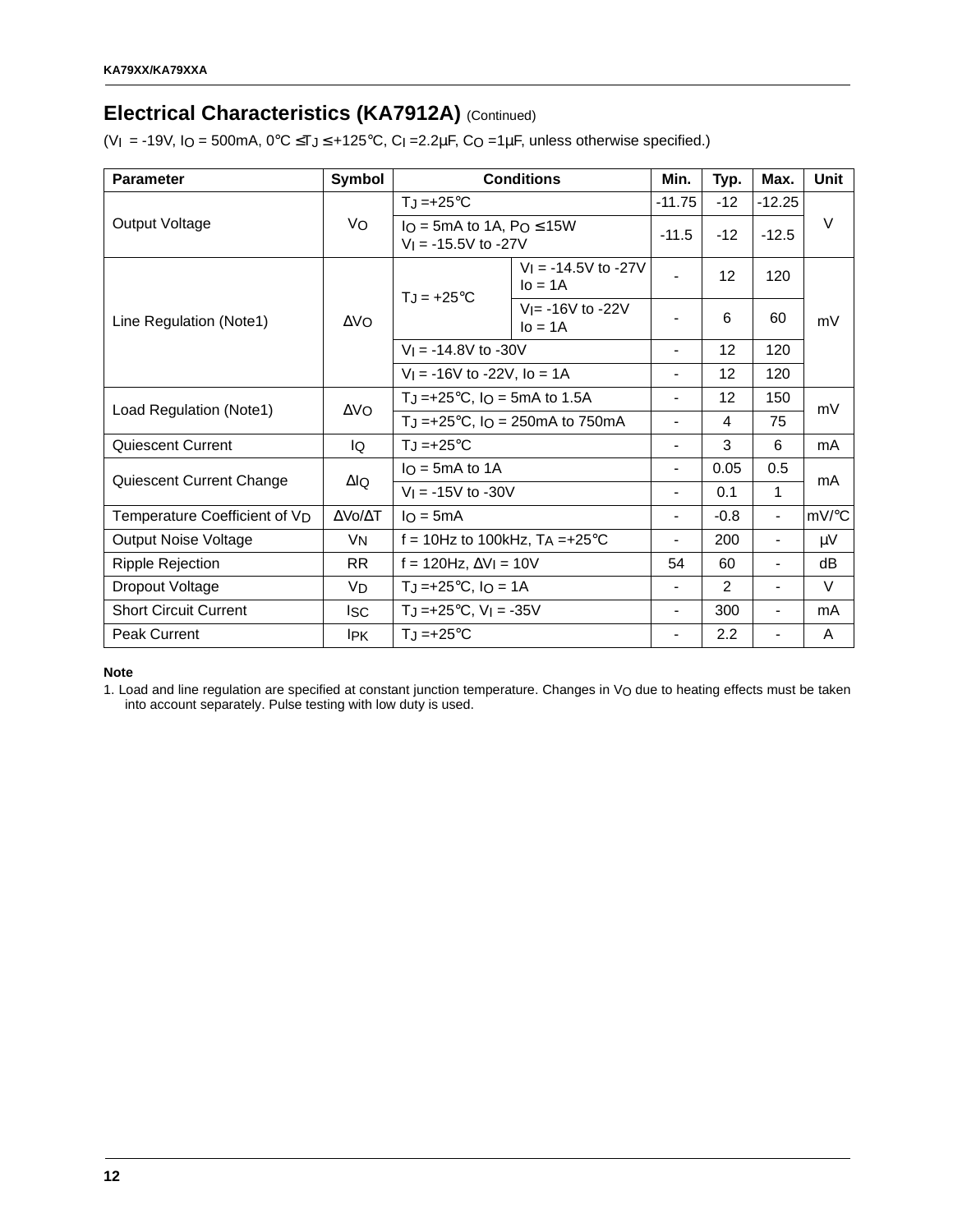# **Electrical Characteristics (KA7915A)** (Continued)

(VI = -23V, IO = 500mA,  $0^{\circ}$ C  $\leq$ TJ $\leq$  +125 $^{\circ}$ C, CI =2.2 $\mu$ F, CO =1 $\mu$ F, unless otherwise specified.)

| <b>Parameter</b>                          | Symbol               | <b>Conditions</b>                                        |                                        | Min.                     |                   | Typ. Max.                | Unit    |
|-------------------------------------------|----------------------|----------------------------------------------------------|----------------------------------------|--------------------------|-------------------|--------------------------|---------|
| Output Voltage                            | Vo                   | $T_J = +25^{\circ}C$                                     |                                        | $-14.7$                  | $-15$             | $1 - 15.3$               | $\vee$  |
|                                           |                      | $IO = 5mA$ to 1A, $Po \le 15W$<br>$V_1 = -18V$ to $-30V$ |                                        | $-14.4$                  | $-15$             | $-15.6$                  |         |
| Line Regulation (Note1)                   | $\Delta$ VO          | $T_J = +25$ °C                                           | $V_1 = -17.5V$ to $-30V$<br>$I_0 = 1A$ |                          | 12                | 150                      | mV      |
|                                           |                      |                                                          | $V_1 = -20V$ to $-26V$<br>$I_0 = 1A$   |                          | 6                 | 75                       |         |
|                                           |                      | $V_1 = -17.9V$ to $-30V$                                 |                                        | $\overline{\phantom{a}}$ | 12 <sub>2</sub>   | 150                      |         |
|                                           |                      | $V_1 = -20V$ to $-26V$ , lo = 1A                         |                                        |                          | 6                 | 150                      |         |
| Load Regulation (Note1)                   | $\Delta$ VO          | $T_J = +25$ °C, Io = 5mA to 1.5A                         |                                        | $\overline{\phantom{0}}$ | $12 \overline{ }$ | 150                      | mV      |
|                                           |                      | $T_J = +25^{\circ}C$ , $I_O = 250 \text{mA}$ to 750 mA   |                                        |                          | 4                 | 75                       |         |
| <b>Quiescent Current</b>                  | IQ                   | $T_{\rm J}$ =+25°C                                       |                                        |                          | 3                 | 6                        | mA      |
| Quiescent Current Change                  | ΔlQ                  | $I_O = 5mA$ to 1A                                        |                                        | $\blacksquare$           | 0.05              | 0.5                      | mA      |
|                                           |                      | $V_1 = -18.5V$ to $-30V$                                 |                                        | $\overline{\phantom{0}}$ | 0.1               | 1                        |         |
| Temperature Coefficient of V <sub>D</sub> | ΔVο/ΔΤ               | $I_O = 5mA$                                              |                                        | $\overline{\phantom{0}}$ | $-0.9$            | $\blacksquare$           | mV/°C   |
| <b>Output Noise Voltage</b>               | <b>V<sub>N</sub></b> | f = 10Hz to 100kHz, $TA = +25^{\circ}C$                  |                                        | $\overline{\phantom{0}}$ | 250               | $\blacksquare$           | $\mu$ V |
| <b>Ripple Rejection</b>                   | <b>RR</b>            | f = 120Hz, $\Delta V$ <sub>l</sub> = 10V                 |                                        | 54                       | 60                | $\overline{\phantom{a}}$ | dB      |
| Dropout Voltage                           | V <sub>D</sub>       | $T_J = +25$ °C, $I_O = 1A$                               |                                        |                          | $\overline{2}$    | $\overline{\phantom{a}}$ | $\vee$  |
| <b>Short Circuit Current</b>              | <sub>ISC</sub>       | $T_J = +25$ °C, $V_I = -35V$                             |                                        | $\overline{\phantom{0}}$ | 300               | $\overline{\phantom{a}}$ | mA      |
| <b>Peak Current</b>                       | lpk.                 | $T_J = +25$ °C                                           |                                        | $\overline{\phantom{a}}$ | 2.2               | $\blacksquare$           | A       |

#### **Note**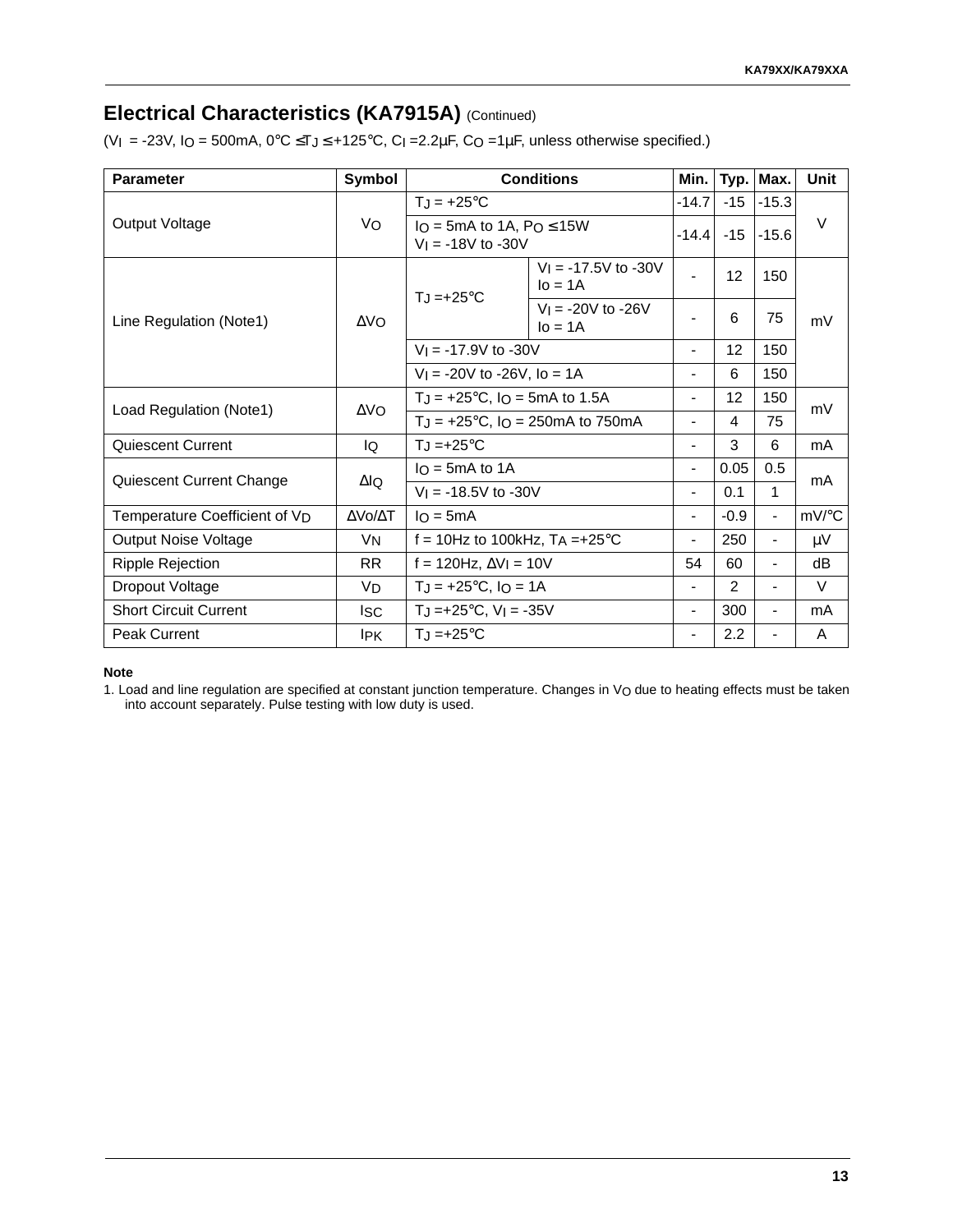



**Figure 1. Output Voltage**



**Figure 2. Load Regulation**



**Figure 3. Quiescent Current**



**Figure 4. Dropout Voltage**



**Figure 5. Short Circuit Current**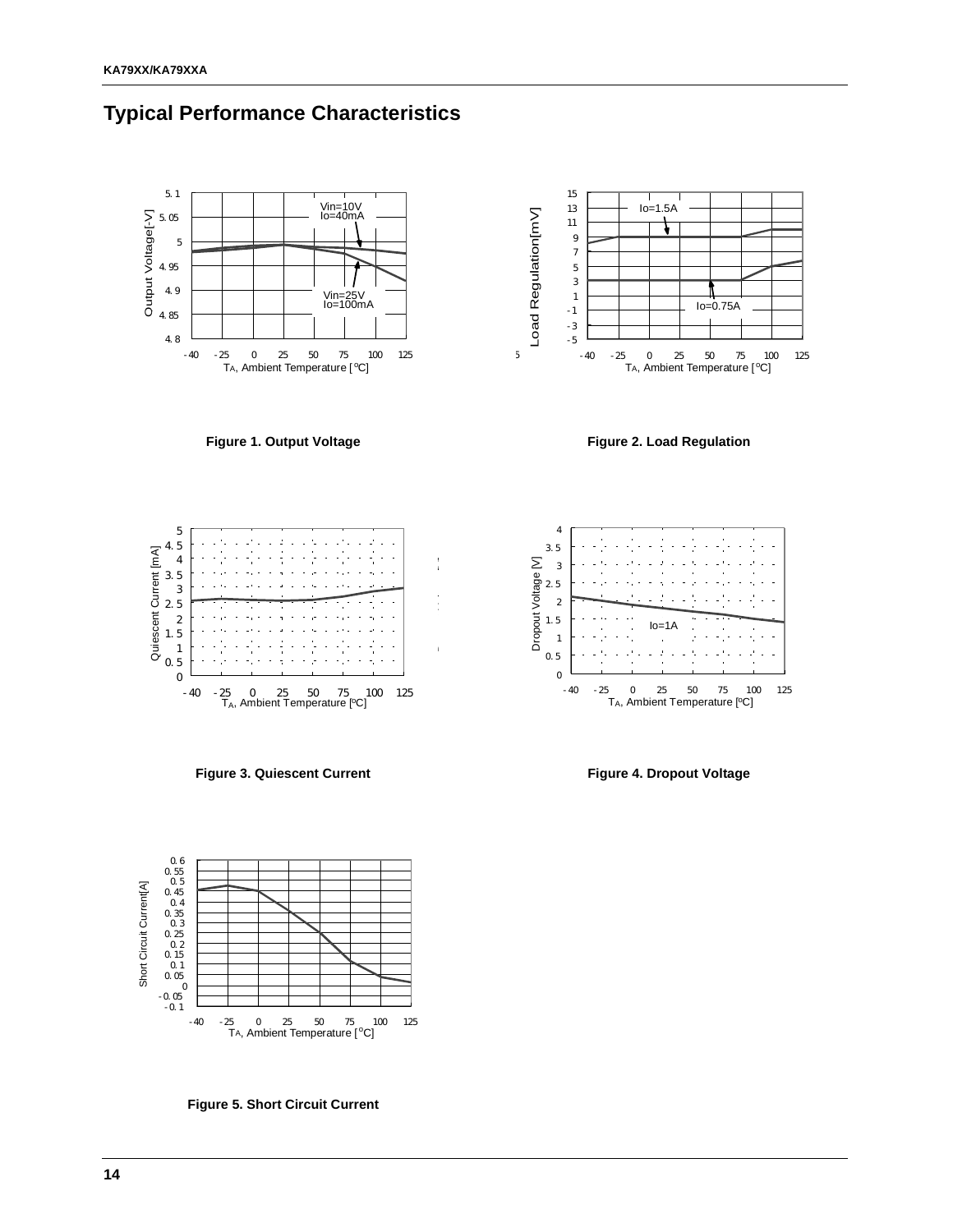### **Typical Applications**



**Figure 6. Negative Fixed output regulator** 



**Figure 7. Split power supply (** ± **12V/1A)**

#### **Note:**

- (1) To specify an output voltage, substitute voltage value for "XX "
- (2) Required for stability. For value given, capacitor must be solid tantalum. If aluminium electronics are used, at least ten times value shown should be selected. C<sub>I</sub> is required if regulator is located an appreciable distance from power supply filter.
- (3) To improve transient response. If large capacitors are used, a high current diode from input to output (1N400l or similar) should be introduced to protect the device from momentary input short circuit.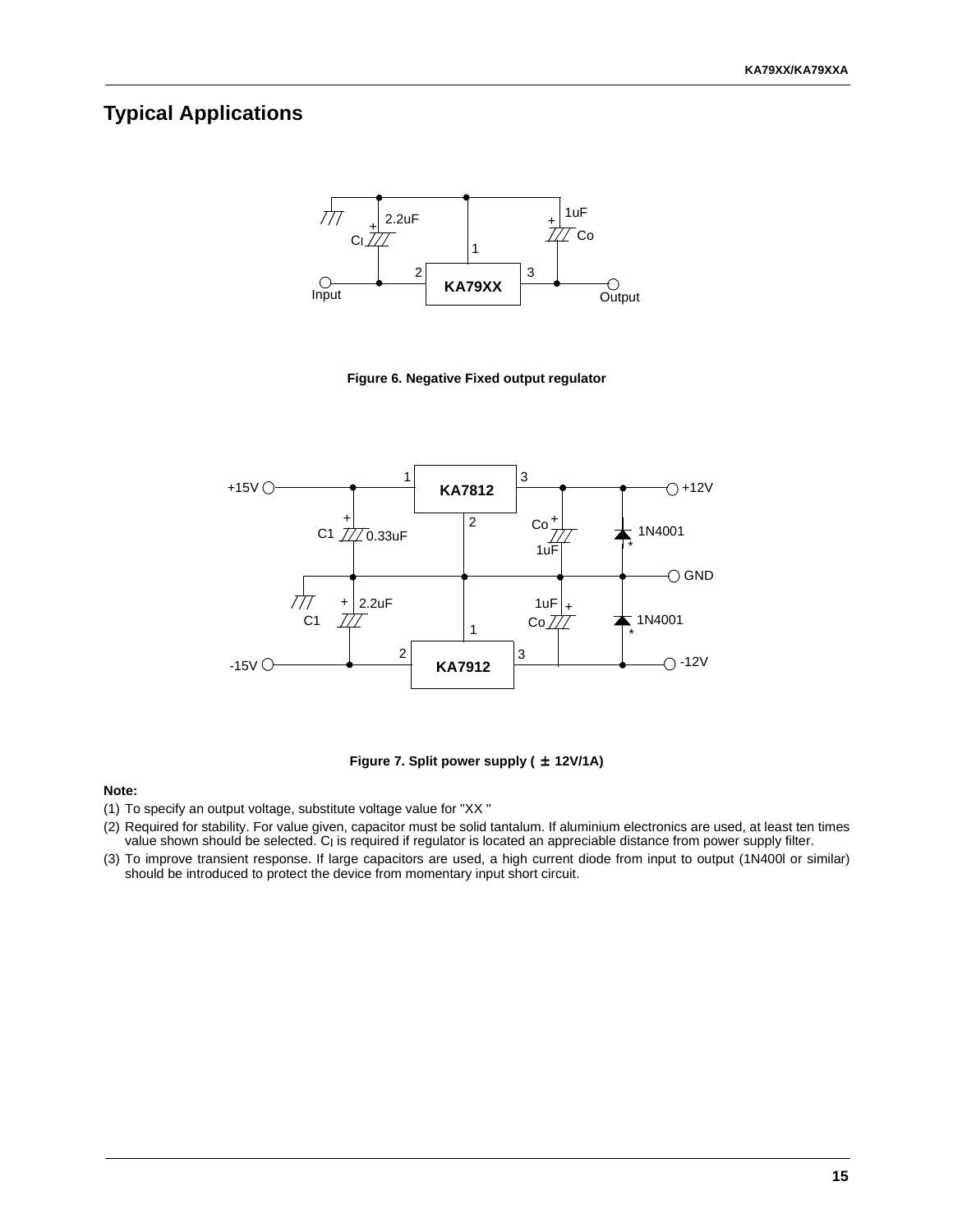# **Mechanical Dimensions**

### **Package**

#### **Dimensions in millimeters**

**TO-220**



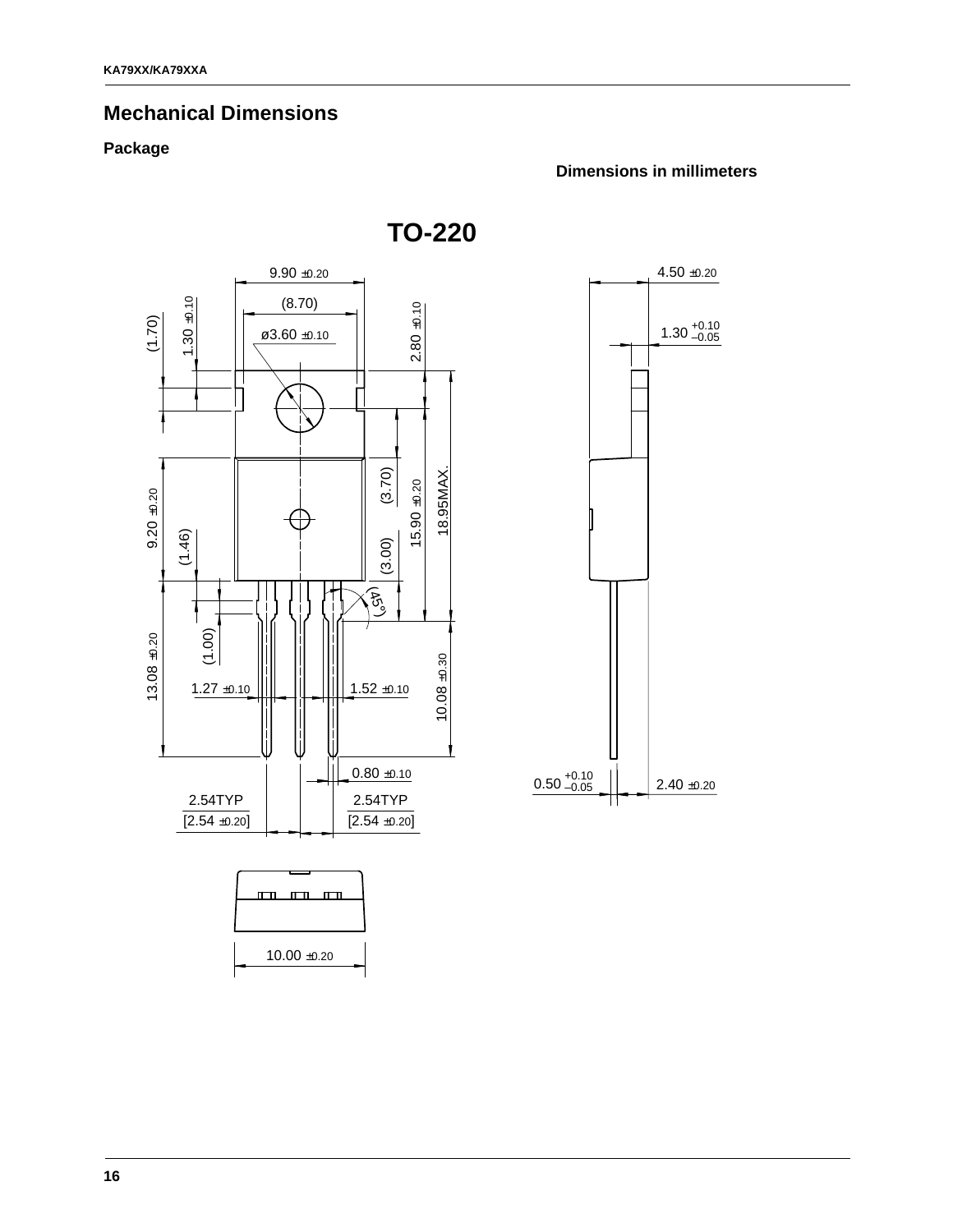# **Ordering Information**

| <b>Product Number</b> | <b>Output Voltage Tolerance</b> | Package | <b>Operating Temperature</b> |  |  |
|-----------------------|---------------------------------|---------|------------------------------|--|--|
| KA7905                |                                 |         |                              |  |  |
| KA7906                |                                 |         |                              |  |  |
| <b>KA7908</b>         |                                 |         |                              |  |  |
| KA7909                |                                 | TO-220  |                              |  |  |
| KA7910                | ±4%                             |         | $0 - +125$ °C                |  |  |
| KA7912                |                                 |         |                              |  |  |
| KA7915                |                                 |         |                              |  |  |
| <b>KA7918</b>         |                                 |         |                              |  |  |
| KA7924                |                                 |         |                              |  |  |
| <b>KA7905A</b>        |                                 |         |                              |  |  |
| <b>KA7912A</b>        | $\pm 2\%$                       |         |                              |  |  |
| <b>KA7915A</b>        |                                 |         |                              |  |  |